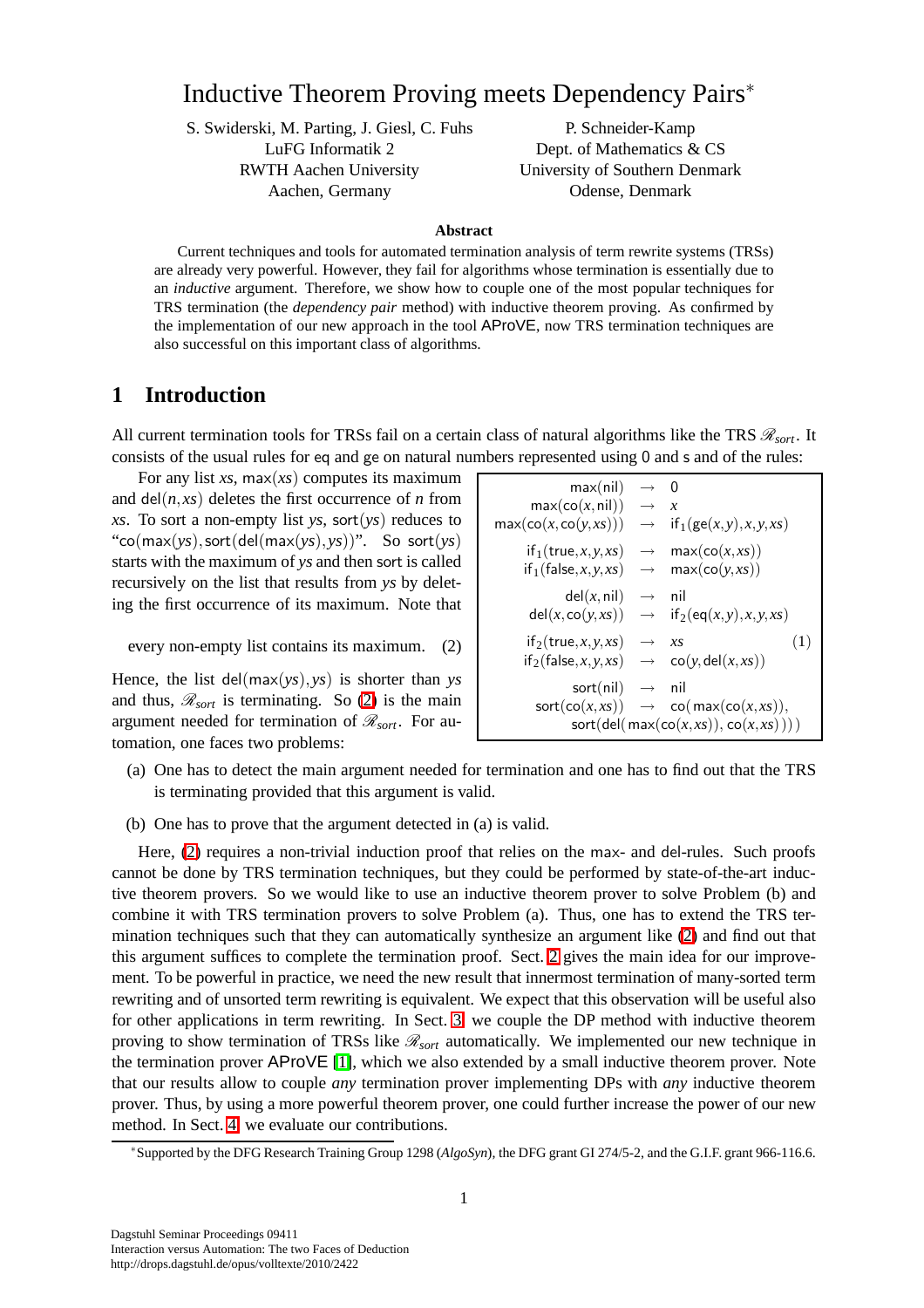### <span id="page-1-0"></span>**2 Many-Sorted Rewriting for Innermost Termination**

Here, we only regard the *innermost* rewrite relation  $\frac{1}{n}$  and prove innermost termination, For large classes of TRSs (e.g., TRSs resulting from programming languages or non-overlapping TRSs like  $\mathscr{R}_{sort}$ ), innermost termination also implies termination. We use the DP method [\[2\]](#page-3-2) to prove innermost termination. The set  $DP(\mathcal{R}_{sort})$  contains, e.g., the following DP, where SORT is the tuple symbol for sort:

$$
SORT(co(x, xs)) \rightarrow SORT(deI(max(co(x, xs)), co(x, xs))) \qquad (3)
$$

Standard techniques suffice to simplify the initial DP problem  $(DP(\mathcal{R}_{sort}), \mathcal{R}_{sort})$  to  $(\{(3)\}, \mathcal{R}_{sort}')$ . Here,  $\mathcal{R}_{sort}$  is  $\mathcal{R}_{sort}$  without the two sort-rules. Now, however, standard techniques like the reduction pair processor all fail, since termination of this DP problem essentially relies on the inductive argument [\(2\)](#page-0-0).

To conclude innermost termination of the original TRS, our goal is to prove the absence of infinite innermost  $(\mathscr{P}, \mathscr{R})$ -chains  $s_1 \sigma \stackrel{i}{\rightarrow} \mathscr{P} t_1 \sigma \stackrel{i}{\rightarrow} \mathscr{P} s_2 \sigma \stackrel{i}{\rightarrow} \mathscr{P} t_2 \sigma \stackrel{i}{\rightarrow} \mathscr{P} t_2 \ldots$  where  $s_i \rightarrow t_i$  are variable-renamed DPs from  $\mathscr P$  and  $\stackrel{i.i.d}{\to} \frac{1}{\mathscr R}$ " denotes zero or more reduction steps to a normal form. The "classical" reduction pair processor ensures  $s_1 \sigma \succsim t_1 \sigma \succsim s_2 \sigma \succsim t_2 \sigma \succsim \ldots$  and removes DPs with  $s_i \sigma \succ t_i \sigma$ .

However, instead of requiring a strict decrease when going from the left-hand side  $s_i\sigma$  of a DP to the right-hand side *ti*<sup>σ</sup>, it would also suffice to require a strict decrease when going from the right-hand side *ti*<sup>σ</sup> to the *next* left-hand side *si*+1<sup>σ</sup>. In other words, if *every* reduction of *ti*<sup>σ</sup> to normal form makes the term strictly smaller w.r.t. ≻, then we also have  $t_i \sigma \succ s_{i+1} \sigma$ . Hence, then the DP  $s_i \rightarrow t_i$  cannot occur infinitely often and can be removed from the DP problem. Our goal is to formulate a new processor based on this idea. We can remove a DP  $s \to t$  from a DP problem  $(\mathscr{P}, \mathscr{R})$  where  $\mathscr{P} \cup \mathscr{R} \subseteq \Sigma$  if

<span id="page-1-1"></span>for every normal substitution 
$$
\sigma
$$
,  $t\sigma \stackrel{i}{\rightarrow} q$  implies  $t\sigma > q$ . (4)

To remove (3) from  $(\{(3)\}, \mathcal{R}_{sort}^{\prime})$  with the criterion above, we must use a reduction pair satisfying [\(4\)](#page-1-1). Here, *t* is the right-hand side of (3), i.e.,  $t = \text{SORT}(\text{del}(\text{max}(\text{co}(x, xs)), \text{co}(x, xs))).$ 

Towards automation, we will weaken [\(4\)](#page-1-1) step by step. We currently have to regard substitutions like  $\sigma(x)$  = true and require that  $t\sigma > q$  holds, although intuitively, here x stands for a number (and not a Boolean value). However, it suffices to consider "well-typed" terms. So far, we regarded untyped TRSs. We now extend the signature  $\mathcal F$  by (monomorphic) types. For any TRS  $\mathcal R$  over a signature  $\mathcal F$ , one can use a standard type inference algorithm to compute a typed variant  $\mathcal{F}'$  of the original signature  $\mathcal F$  such that  $\mathscr R$  is well typed: All terms in  $\mathscr R$  are well typed w.r.t.  $\mathscr F'$  and for each  $\ell \to r \in \mathscr R$ , the terms  $\ell$  and  $r$ have the same type. By using the most general typed variant, fewer terms are considered to be well typed and [\(4\)](#page-1-1) has to be required for fewer substitutions  $\sigma$ . E.g., to make  $\{(3)\}\cup \mathcal{R}_{sort}$  well typed, we use:

| 0 : nat                                 | del, co $\,:\,$ nat $\times$ list $\rightarrow$ list | ge, eq $:$ <code>nat</code> $\times$ <code>nat</code> $\rightarrow$ <code>bool</code>               |
|-----------------------------------------|------------------------------------------------------|-----------------------------------------------------------------------------------------------------|
| s : nat $\rightarrow$ nat               | true, false : bool                                   | $SORT$ : list $\rightarrow$ tuple                                                                   |
| max $\,:\,$ list $\rightarrow$ nat $\,$ | nil : list                                           | if <sub>1</sub> , if <sub>2</sub> : bool $\times$ nat $\times$ nat $\times$ list $\rightarrow$ list |

<span id="page-1-2"></span>The following theorem shows that innermost termination is a *persistent* property.

**Theorem 1.** Let  $\Re$  be a TRS over  $\Im$  and  $\mathscr V$ , let  $\Re$  be well typed w.r.t. the typed variants  $\Im'$  and  $\mathscr V'$ .  $\Re$  is *innermost terminating f. all well-typed terms w.r.t.*  $\mathscr{F}'$  and  $\mathscr{V}'$  iff  $\mathscr{R}$  is innermost terminating f. all terms.

As noted by [\[4\]](#page-3-3), this property follows from [\[5\]](#page-3-4). To our knowledge, it has never been explicitly stated or applied before. We expect several points where Thm. [1](#page-1-2) could simplify innermost termination proofs.<sup>1</sup> Here, we use Thm. [1](#page-1-2) to weaken the condition [\(4\)](#page-1-1) to remove a DP from a DP problem ( $\mathscr{P}, \mathscr{R}$ ). Now one can use any typed variant where  $\mathscr{P} \cup \mathscr{R}$  is well typed. To remove  $s \to t$  from  $\mathscr{P}$ , it suffices if

<span id="page-1-3"></span>for every normal substitution  $\sigma$  *where t* $\sigma$  *is well typed*,  $t\sigma \stackrel{i}{\rightarrow} q$  implies  $t\sigma \succ q$ . (5)

<sup>&</sup>lt;sup>1</sup>For example, by Thm. [1](#page-1-2) one could switch to termination methods like [\[3\]](#page-3-5) exploiting sorts.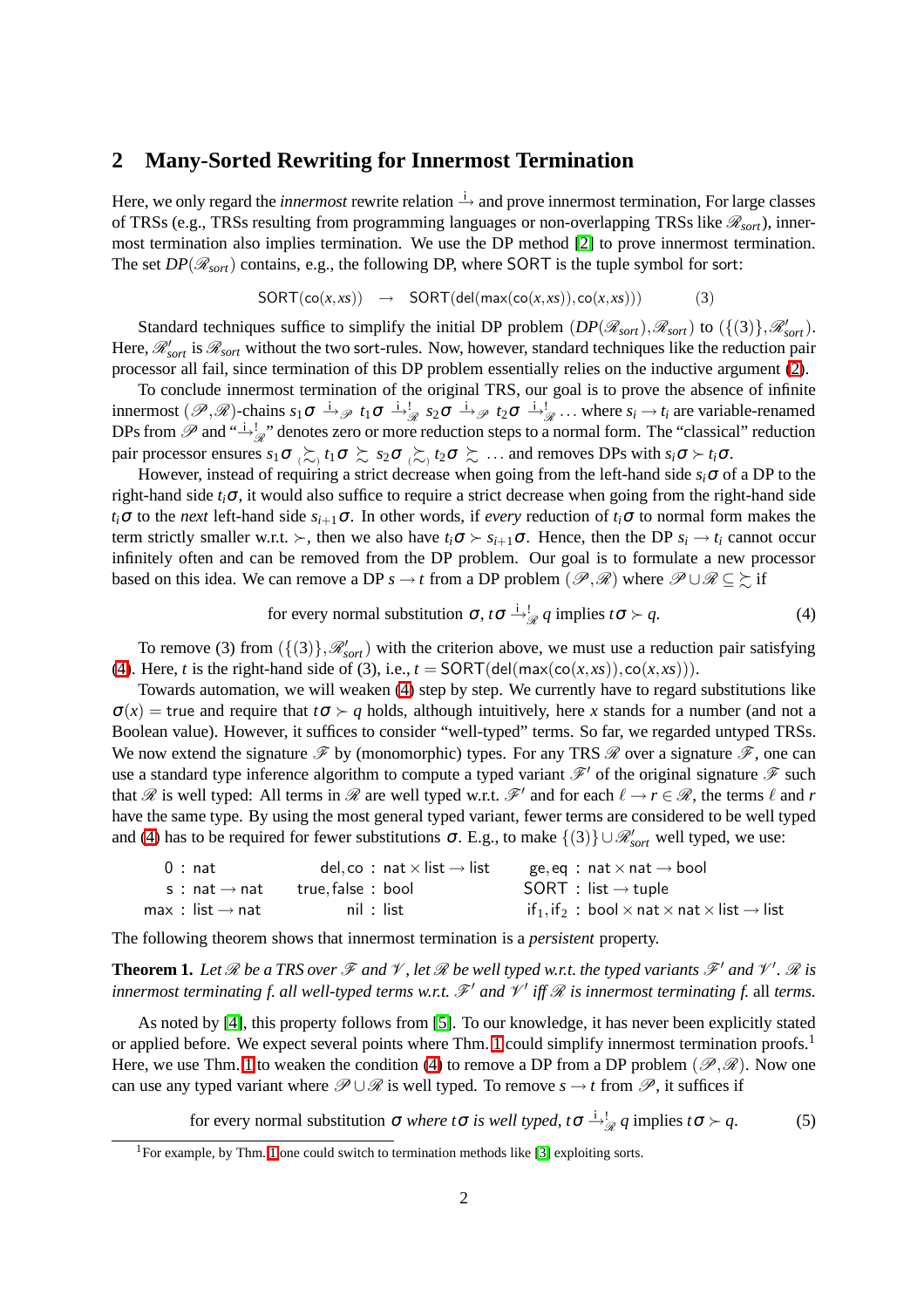## <span id="page-2-0"></span>**3 Coupling DPs and Inductive Theorem Proving**

Condition [\(5\)](#page-1-3) is still too hard. We show (in Thm. [2\)](#page-3-6) that one can often relax [\(5\)](#page-1-3) to ground substitutions  $\sigma$ . Moreover, we require that for all instantiations  $t\sigma$  as above, every reduction of  $t\sigma$  to its normal form uses a strictly decreasing rule  $\ell \rightarrow r$  on a monotonic position  $\pi$ . A position  $\pi$  in a term *u* is *monotonic* w.r.t. ≻ iff  $t_1 \succ t_2$  implies  $u[t_1]_\pi \succ u[t_2]_\pi$  for all  $t_1, t_2$ . To remove  $s \to t$  from  $\mathscr{P}$ , now it suffices if

for every normal σ where *t*σ is well-typed and ground, every reduction "*t*σ  $\dot{A}$   $\dot{B}$  *q*" has the form

<span id="page-2-1"></span>
$$
t\sigma \stackrel{\cdot}{\rightarrow}^*_{\mathscr{R}} s[\ell \delta]_{\pi} \stackrel{\cdot}{\rightarrow}^*_{\mathscr{R}} s[r\delta]_{\pi} \stackrel{\cdot}{\rightarrow}^!_{\mathscr{R}} q \tag{6}
$$

for a rule  $\ell \to r \in \mathcal{R}$  where  $\ell \succ r$  and where the position  $\pi$  in *s* is monotonic w.r.t. ≻.

A popular class of reduction pairs  $(\succsim, \succ)$  is based on *polynomial interpretations*. E.g., consider the interpretation *Pol* with  $s_{Pol} = 1 + x_1$ ,  $\text{co}_{Pol} = 1 + x_1 + x_2$ ,  $\text{SORT}_{Pol} = \text{max}_{Pol} = x_1$ , if  $p_{ol} = 1 + x_1$  $x_2 + x_3 + x_4$ , del $P_{ol} = x_2$ , if  $p_{ol} = 1 + x_3 + x_4$ , and  $f_{pol} = 0$ , otherwise. For  $(\sum_{Pol} \rightarrow_{Pol})$ , all rules of R′ *sort* and (3) are weakly decreasing, and [\(6\)](#page-2-1) is satisfied for the right-hand side *t* of (3): In every reduction  $t\sigma \stackrel{\text{def}}{\rightarrow} \frac{1}{\mathcal{R}} q$  where  $t\sigma$  is well-typed and ground, eventually one has to apply the strictly decreasing rule (1). The del-algorithm uses (1) to delete an element, i.e., reduce the length of the list. Note that (1) is applied within a context  $SORT(\text{co}(..., ... \text{co}(..., \square)))$ , so (1) is used on a monotonic position w.r.t. ≻*Pol*.

To check automatically whether every reduction of  $t\sigma$  to normal form uses a strictly decreasing rule on a monotonic position, we add new rules and function symbols to  $\mathcal R$  to get an extended TRS  $\mathcal R^*$ , and for every term *u* we define a corresponding term  $u^{\succ}$ . For non-overlapping TRSs  $\mathcal{R}$ , we then have: If  $u \nightharpoonup \rightarrow_{\mathcal{R}}^*$  tt, then for all *q*,  $u \stackrel{\perp}{\rightarrow}_{\mathcal{R}}^* q$  implies  $u \succ q$ . To get  $\mathcal{R}^*$ , we first introduce a new symbol  $f^{\succ}$  for every defined symbol *f* in  $\mathscr{R}$ . Now  $f^{\succ}(u_1,...,u_n)$  should reduce to tt in  $\mathscr{R}^{\succ}$  whenever the reduction of  $f(u_1,...,u_n)$  in  $\mathscr R$  uses a strictly decreasing rule on a monotonic position. If  $f(\ell_1,...,\ell_n) \to r \in \mathscr R$  was strictly decreasing, then we add  $f^{\succ}(\ell_1,...,\ell_n) \to \text{tt}$  in  $\mathcal{R}^{\succ}$ . Otherwise, a strictly decreasing rule will be used on a monotonic position to reduce an instance of  $f(\ell_1,\ldots,\ell_n)$  if this holds for the corresponding instance of the right-hand side *r*. So then we add  $f^*(\ell_1,...,\ell_n) \to r^{\succ}$  in  $\mathcal{R}^{\succ}$  instead. Next, we define  $u^{\succ}$ for any term *u* over the signature of  $\mathcal{R}$ . For  $u \in \mathcal{V}$ , let  $u^{\succ} = \text{ff}$ . If  $u = f(u_1, ..., u_n)$ , then we regard the subterms on the monotonic positions of *u* and check whether their reduction uses a strictly decreasing rule. For any *n*-ary symbol *f*, let  $mon_{\succ}(f)$  contain those positions from  $\{1,\ldots,n\}$  where  $f(x_1,...,x_n)$  is monotonic. If  $mon_{\succ}(f) = \{i_1, ..., i_m\}$ , then for  $u = f(u_1, ..., u_n)$  we obtain  $u^{\succ} = u_{i_1}^{\succ} \vee ... \vee u_{i_m}^{\succ}$ , if f is a constructor. If  $f$  is defined, then a strictly decreasing

rule could also be applied at the root of *u*. Hence, then we have  $u^{\succ} = u_{i_1}^{\succ} \vee ... \vee u_{i_m}^{\succ} \vee f^{\succ}(u_1,...,u_n)$ . Of course,  $\mathscr{R} \subseteq \mathscr{R}^{\succ}$ , and  $\mathscr{R}^{\succ}$  also contains rules for " $\vee$ ".

The only rules of  $\mathcal{R}'_{sort}$  with a strict decrease are the last two max-rules and (1). So  $\mathcal{R}'_{sort}$  contains, among others, the rules given on the right.

Now we can again reformulate the condition [\(6\)](#page-2-1). To remove  $s \to t$  from  $\mathscr{P}$ , now it suffices if

| max <sup>&gt;</sup> (nil)                                          | $\rightarrow$     | ff                                            |
|--------------------------------------------------------------------|-------------------|-----------------------------------------------|
| $\max^{\succ}(\textsf{co}(x, \textsf{nil}))$                       | $\longrightarrow$ | tt                                            |
| max <sup>&gt;(</sup> co(x, co(y, xs)))                             | $\rightarrow$     | tt.                                           |
| $if_1^{\succ}(true, x, y, xs) \rightarrow max^{\succ}(co(x, xs))$  |                   |                                               |
| $if_1^{\succ}(false, x, y, xs) \rightarrow max^{\succ}(co(y, xs))$ |                   |                                               |
| $del^>(x, nil)$                                                    | $\rightarrow$     | -ff                                           |
| $del^>(x, co(y, xs))$                                              |                   | $\rightarrow$ if $\zeta$ (eq(x, y), x, y, xs) |
| $if_2^*(true, x, y, xs)$                                           | $\rightarrow$     | tt                                            |
| $if_2^{\succ}(false, x, y, xs) \rightarrow del^{\succ}(x, xs)$     |                   |                                               |
|                                                                    |                   |                                               |

<span id="page-2-2"></span>for every normal substitution  $\sigma$  where *t*  $\sigma$  is well typed and ground, we have  $t \circ \sigma \stackrel{i}{\rightarrow}^*_{\mathscr{R}^{\succ}}$  tt. (7)

To remove (3) using  $(\succsim_{Pol}, \succ_{Pol})$ , we require " $t \succ_{Pol} \sigma \stackrel{i}{\rightarrow}_{\mathcal{R}'_{sort}} t$ ", where *t* is the right-hand side of (3). Here,  $t \rightarrow Pol$  is del $\rightarrow Pol$  (max(co(*x*,*xs*)),co(*x*,*xs*)) when simplifying disjunctions with ff. So to remove (3), we require the following for all σ where *t*σ is well typed and ground: del<sup> $>PoI$ </sup>(max(co(*x*,*xs*)),co(*x*,*xs*))σ  $\frac{1}{\mathcal{R}_{soft}^*}$  tt. Note that del<sup> $\succ_{Pol}$ </sup> computes the *member*-function, i.e., del<sup> $\succ_{Pol}(x, xs)$  holds iff *x* occurs in the</sup> list *xs*. Thus, the conjecture is equivalent to the main termination argument [\(2\)](#page-0-0) for  $\mathcal{R}_{sort}$ , i.e., that every